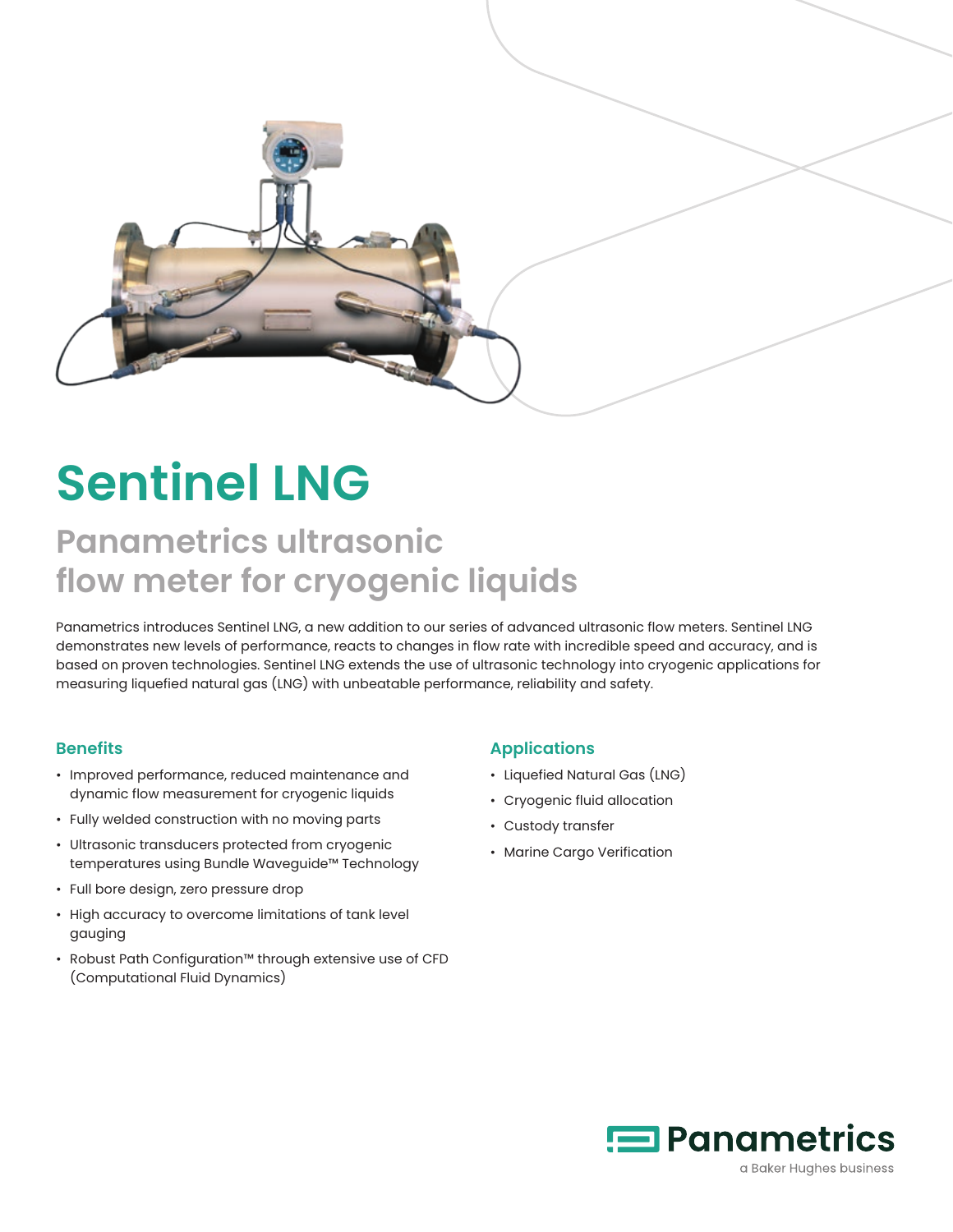#### **Sentinel LNG design**

The design philosophy behind Sentinel LNG was simple; building a reliable flow meter to overcome the accuracy limitation of LNG tank level measurement. Sentinel LNG is an ultrasonic flow meter with a fully welded construction that has no moving parts. The acoustic transducers are placed outside the cryogenic liquid to avoid any long-term degradation due to temperature. The design is full bore; as a result, the pressure drop over the meter is simply equal to a section of pipe with the same length.

#### **Advanced electronics**

Sentinel LNG measures flow using advanced digital-signal processing and improved algorithms that enable the meter to measure flow with an exceptional response speed.

Sentinel LNG packs significant power in a simple package available with several standard output options. Customer wiring is kept in a separate location for safety. It can be mounted on the flowcell section or can be mounted up to 50 ft (15 m) away. Full access to cable connections is still possible even when mounted directly to a wall.

Full diagnostic capability can be checked locally on the display, remotely by PC or output via a variety of digital interfaces for continuous verification and preventative maintenance.

#### **Robust path configuration™**

Before Sentinel LNG was ever tested on a calibration loop, the meter was already extensively tested in the virtual world. Computational Fluid Dynamics (CFD) was used to simulate different path configurations under different flow scenarios.



#### **Limitations of tank level gauging**

Measuring the volume of LNG in a tank is more than just measuring the level of the (boiling) LNG inside the tank. The temperature in the tank might not be constant, causing density variation. Corrections need to be made for tank expansion caused by the weight of the LNG inside. In case of level measurement on a ship, a pitch or even movement because of wave motion may require compensation. By making a direct volume measurement, Sentinel LNG overcomes all these additional sources of uncertainty.

#### **Bundle waveguide technology™**

The bundle waveguide technology acts as a buffer between the transducer and the flowing cryogenic liquid. These buffer assemblies use waveguide bundles to efficiently concentrate a greater amount of transducer ultrasonic signal into the process. At the same time, the bundles act as a buffer to protect the transducer from the cryogenic temperatures. The buffer is an all-metal construction with no moving parts. As a result, transducers can be safely removed from service without opening the pipeline. An insertion mechanism or expensive valves are not required.



CFD simulation of acoustic port effects under highly turbulent flow

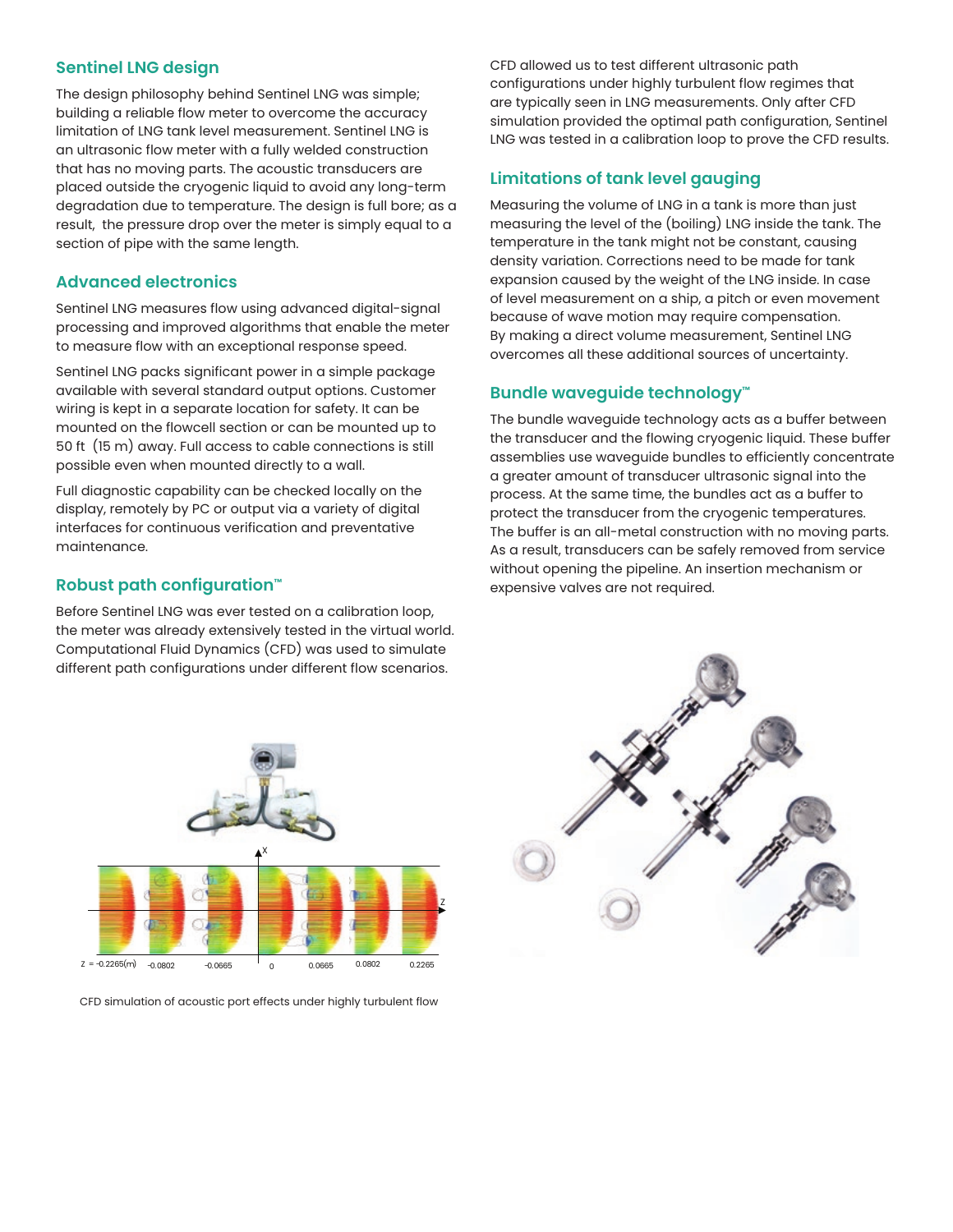#### **Water calibration**

The Sentinel LNG meter is equipped with time tested correction curves that can translate a water calibration into high accuracy performance at cryogenic temperatures.

#### **Active temperature compensation™**

Ultrasonic flow meters use transit time to determine the liquid or gas flow in a pipeline. Measured transit time consists not only of the time the ultrasonic signal spends in a fluid; it also consists of a portion of "dead time," being the time that the electrical signal is converted into an acoustical signal and the time the acoustic signal travels inside the transducer. To allow for the utmost accuracy, Sentinel LNG uses pulse echo to actively measure the dead time. By sending a pulse and measuring its reflection at the end of the transducer, the dead time is measured in real time rather then using a preset value. Sentinel LNG guarantees a flow measurement of the highest accuracy.



#### **Active flow compensation**

Fluctuations in temperature, especially in cryogenic applications, can affect flow accuracy. These fluctuations change the characteristics of the fluid traveling through the pipe, flowcell dimensions and the acoustic characteristics of the flow meter. Based on a live temperature input, Sentinel LNG monitors the application temperature and calculates the changes in the flowcell dimensions. The transducer's transit time signal changes relative to temperature. Sentinel LNG's SEN898 electronics actively measure the transducer transit time signal to ensure accurate overall transit time measurement. The meter automatically and continuously makes adjustments as the application and ambient conditions change to ensure accurate measurement without user intervention.

#### **Advanced electronics**

Sentinel LNG has advanced digital signal processors that pack significant power in a simple package. Several output options are standard. The electronics can be mounted on the flowcell section or up to 300 feet away. Cable connections can easily be accessed, even when the meter has been mounted to a wall. HART is standard on all meters. Local diagnostics can be done via magnetic contacts through the glass, or by using the USB connection and our PanaView™ software.



#### **PanaView™ for diagnostics**

PanaView software facilitates communication between a PC and the Sentinel LNG flow meter. This software monitors the Sentinel flow meter to provide a secure and comprehensive check on the meter configuration with a full audit trail. It also allows live flow readings and tracking of flow diagnostics.



Example of PanaView display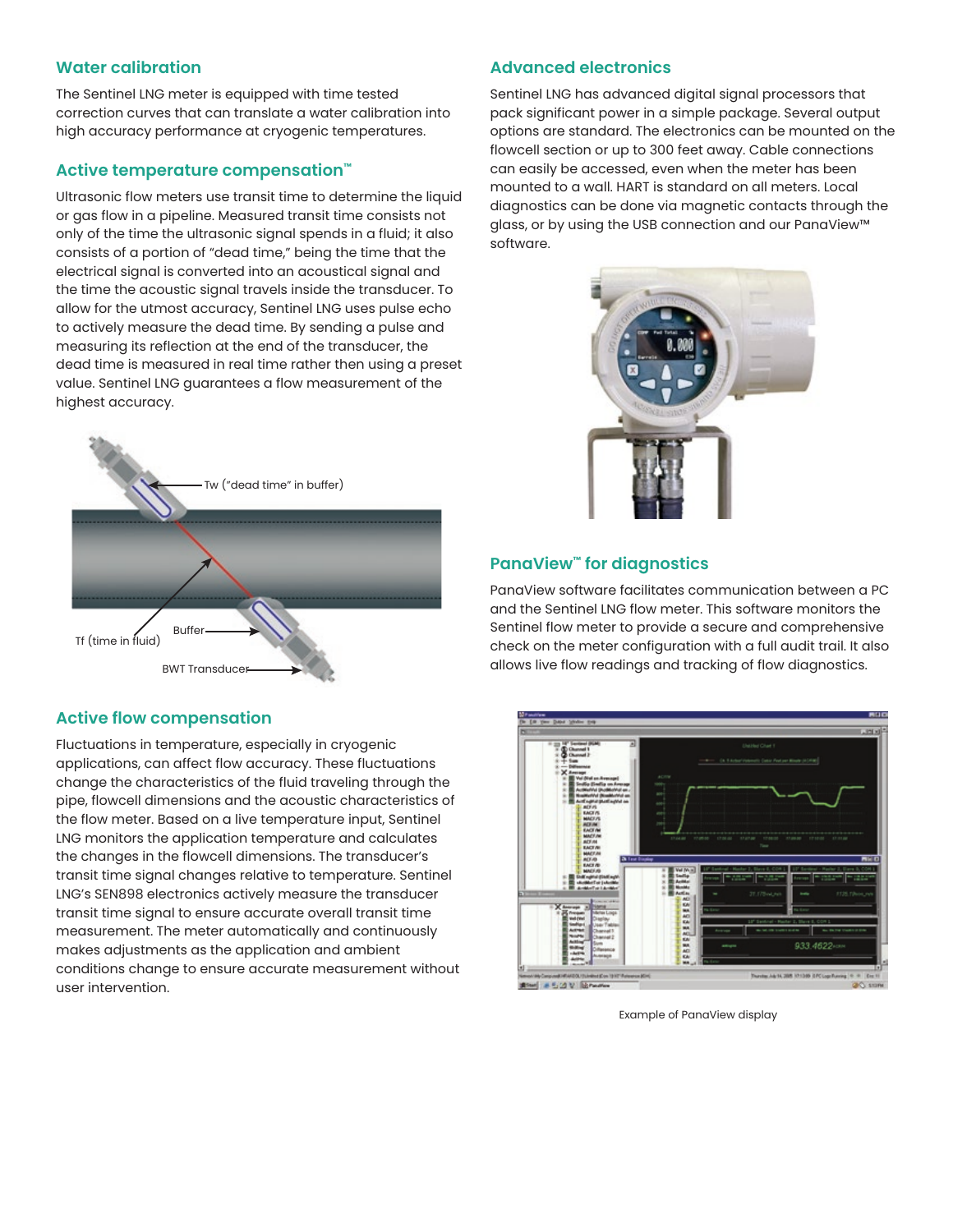# **Dimensions and weights**





Weights are based on stainless steel.

| Dimensions and weights in English units |               |       |        |             |  |  |  |  |
|-----------------------------------------|---------------|-------|--------|-------------|--|--|--|--|
| <b>Diameter</b>                         | <b>Flange</b> | A(in) | C (in) | Weight (lb) |  |  |  |  |
|                                         | 150#          | 20    | 23.49  | 150         |  |  |  |  |
| $\overline{\mathcal{L}}$                | 300#          | 20    | 23.99  | 178         |  |  |  |  |
|                                         | 600#          | 20    | 24.36  | 202         |  |  |  |  |
|                                         | 150#          | 22    | 25.76  | 211         |  |  |  |  |
| 6                                       | 300#          | 24    | 26.51  | 268         |  |  |  |  |
|                                         | 600#          | 26    | 27.26  | 341         |  |  |  |  |
|                                         | 150#          | 26    | 27.59  | 271         |  |  |  |  |
| 8                                       | 300#          | 28    | 28.34  | 346         |  |  |  |  |
|                                         | 600#          | 30    | 29.09  | 457         |  |  |  |  |
|                                         | 150#          | 28    | 29.84  | 371         |  |  |  |  |
| 10                                      | 300#          | 30    | 30.59  | 492         |  |  |  |  |
|                                         | 600#          | 32    | 31.84  | 746         |  |  |  |  |
|                                         | 150#          | 30    | 32.59  | 483         |  |  |  |  |
| 12                                      | 300#          | 32    | 33.34  | 688         |  |  |  |  |
|                                         | 600#          | 36    | 34.09  | 967         |  |  |  |  |
|                                         | 150#          | 36    | 34.09  | 798         |  |  |  |  |
| 14                                      | 300#          | 38    | 35.09  | 1090        |  |  |  |  |
|                                         | 600#          | 40    | 35.46  | 1352        |  |  |  |  |
|                                         | 150#          | 38    | 36.84  | 989         |  |  |  |  |
| 16                                      | 300#          | 40    | 37.84  | 1361        |  |  |  |  |
|                                         | 600#          | 42    | 38.59  | 1788        |  |  |  |  |
|                                         | 150#          | 38    | 37.84  | 1067        |  |  |  |  |
| 18                                      | 300#          | 40    | 39.34  | 1542        |  |  |  |  |
|                                         | 600#          | 44    | 39.96  | 2097        |  |  |  |  |
|                                         | 150#          | 46    | 41.25  | 1438        |  |  |  |  |
| 20                                      | 300#          | 48    | 42.75  | 2141        |  |  |  |  |
|                                         | 600#          | 50    | 43.50  | 2847        |  |  |  |  |
|                                         | 150#          | 48    | 44.59  | 2010        |  |  |  |  |
| 24                                      | 300#          | 50    | 46.59  | 2976        |  |  |  |  |
|                                         | 600#          | 52    | 47.09  | 3985        |  |  |  |  |

| Dimensions and weights in metric units |               |          |       |             |  |  |  |  |
|----------------------------------------|---------------|----------|-------|-------------|--|--|--|--|
| <b>Diameter</b>                        | <b>Flange</b> | $A$ (mm) | C(mm) | Weight (kg) |  |  |  |  |
|                                        | 150#          | 508      | 597   | 68          |  |  |  |  |
| 4                                      | 300#          | 508      | 609   | 81          |  |  |  |  |
|                                        | 600#          | 508      | 619   | 92          |  |  |  |  |
|                                        | 150#          | 559      | 654   | 96          |  |  |  |  |
| 6                                      | 300#          | 610      | 673   | 121         |  |  |  |  |
|                                        | 600#          | 660      | 692   | 155         |  |  |  |  |
|                                        | 150#          | 660      | 701   | 123         |  |  |  |  |
| 8                                      | 300#          | 711      | 720   | 157         |  |  |  |  |
|                                        | 600#          | 762      | 739   | 207         |  |  |  |  |
|                                        | 150#          | 711      | 758   | 168         |  |  |  |  |
| 10                                     | 300#          | 762      | 777   | 223         |  |  |  |  |
|                                        | 600#          | 813      | 809   | 339         |  |  |  |  |
|                                        | 150#          | 762      | 828   | 219         |  |  |  |  |
| 12                                     | 300#          | 813      | 847   | 312         |  |  |  |  |
|                                        | 600#          | 914      | 866   | 438         |  |  |  |  |
|                                        | 150#          | 914      | 866   | 362         |  |  |  |  |
| 14                                     | 300#          | 965      | 891   | 494         |  |  |  |  |
|                                        | 600#          | 1016     | 901   | 613         |  |  |  |  |
|                                        | 150#          | 965      | 936   | 463         |  |  |  |  |
| 16                                     | 300#          | 1016     | 961   | 618         |  |  |  |  |
|                                        | 600#          | 1067     | 980   | 811         |  |  |  |  |
|                                        | 150#          | 965      | 961   | 484         |  |  |  |  |
| 18                                     | 300#          | 1016     | 999   | 700         |  |  |  |  |
|                                        | 600#          | 1118     | 1015  | 951         |  |  |  |  |
|                                        | 150#          | 1168     | 1048  | 646         |  |  |  |  |
| 20                                     | 300#          | 1219     | 1086  | 962         |  |  |  |  |
|                                        | 600#          | 1270     | 1105  | 1280        |  |  |  |  |
|                                        | 150#          | 1219     | 1133  | 912         |  |  |  |  |
| 24                                     | 300#          | 1270     | 1183  | 1350        |  |  |  |  |
|                                        | 600#          | 1321     | 1196  | 1808        |  |  |  |  |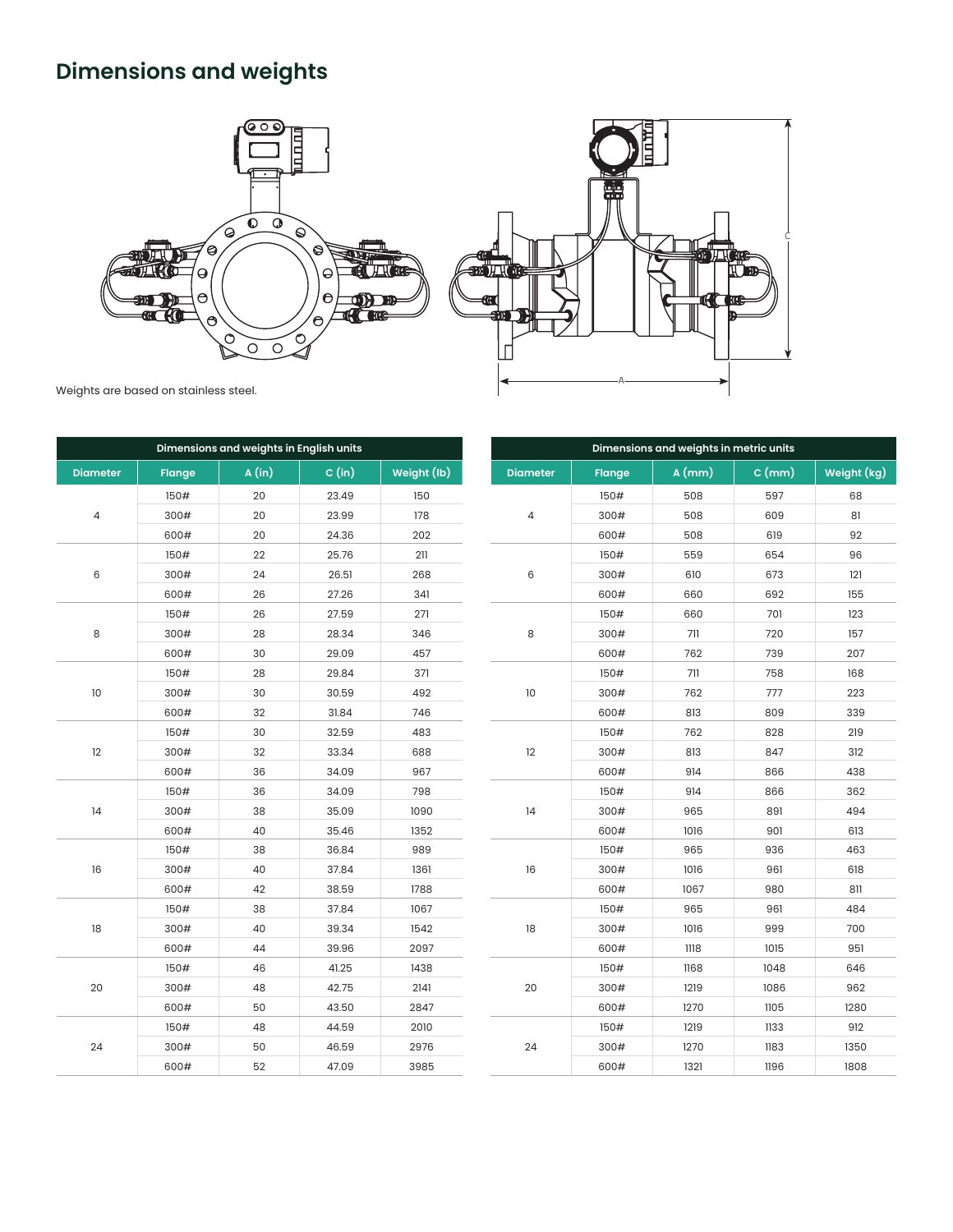## **Specifications**

#### **Performance**

**Fluid types** Liquid hydrocarbons

**Flow measurement**  Correlation transit time mode

**Accuracy**  < ± 0.25% of measured volume for flow rates between 2 and 30 ft/s (0.5 and 10 m/s).

**Repeatability** <±0.02%

**Zero stability**  < 0.007 ft/s (0.002 m/s)

**Process temperature** -200° to +120°C (-328° to 248°F)

**Ambient temperature**  $-40^{\circ}$  to  $+60^{\circ}$ C ( $-40^{\circ}$  to 140°F)

**Storage temperature** -40° to +80°C (-40° to +176°F)

#### **Meter body**

**Path configuration** Four-path Robust Path Configuration™

#### **Meter body materials**

- Stainless steel A182, Gr 304/304L
- Stainless steel A182, Gr 316/316L

Others on request.

#### **Pipe sizes**

• 4 in (100 mm) to 36 in (900 mm) Others on request.

#### **Flange ratings**

- $\cdot$  150 #
- $300#$
- Others on request.

#### **Pipe schedules**

- 10S
- 40S
- STD

Others on request

#### **PED compliance**

PED Cat III, module H

#### **Installation requirement**

Meter must be installed with 20D straight piping upstream and 5D straight piping downstream. Inlet and outlet piping ID must meet meter ID.

Pressure, temperature and density connections must be located in the downstream piping. The 20D upstream piping must be free of any nozzles that could disturb the flow profile.



#### **Electronics**

#### **Electronics enclosure material**

Four-path Robust Path Configuration™

#### **Dimensions**

- Weight 25 lb (11.5 kg)
- Size (lxhxd): 13x11x9 in (33x27x23 cm)

#### **Environmental protection** IP66

#### **Power supply**

- 100 to 240 VAC
- 12 to 32 VDC

#### **Power consumption**

< 20 watt

#### **Display**

High contrast 128 x 64 pixel graphical display with LED illumination

#### **Outputs**

- Two frequency/pulse outputs optically isolatedfrom DC
- Two alarm relays
- One 4/20 mA output with HART

#### **Inputs**

Two 4/20 mA and one 100 ohm RTD input for density, pressure and temperature input (option). Three 4/20 mA inputs for density, pressure and temperature input (option).

#### **Digital interfaces**

- HART over 4/20 mA output
- PanaLink over RS232/485/USB
- Modbus over RS232/485 (option)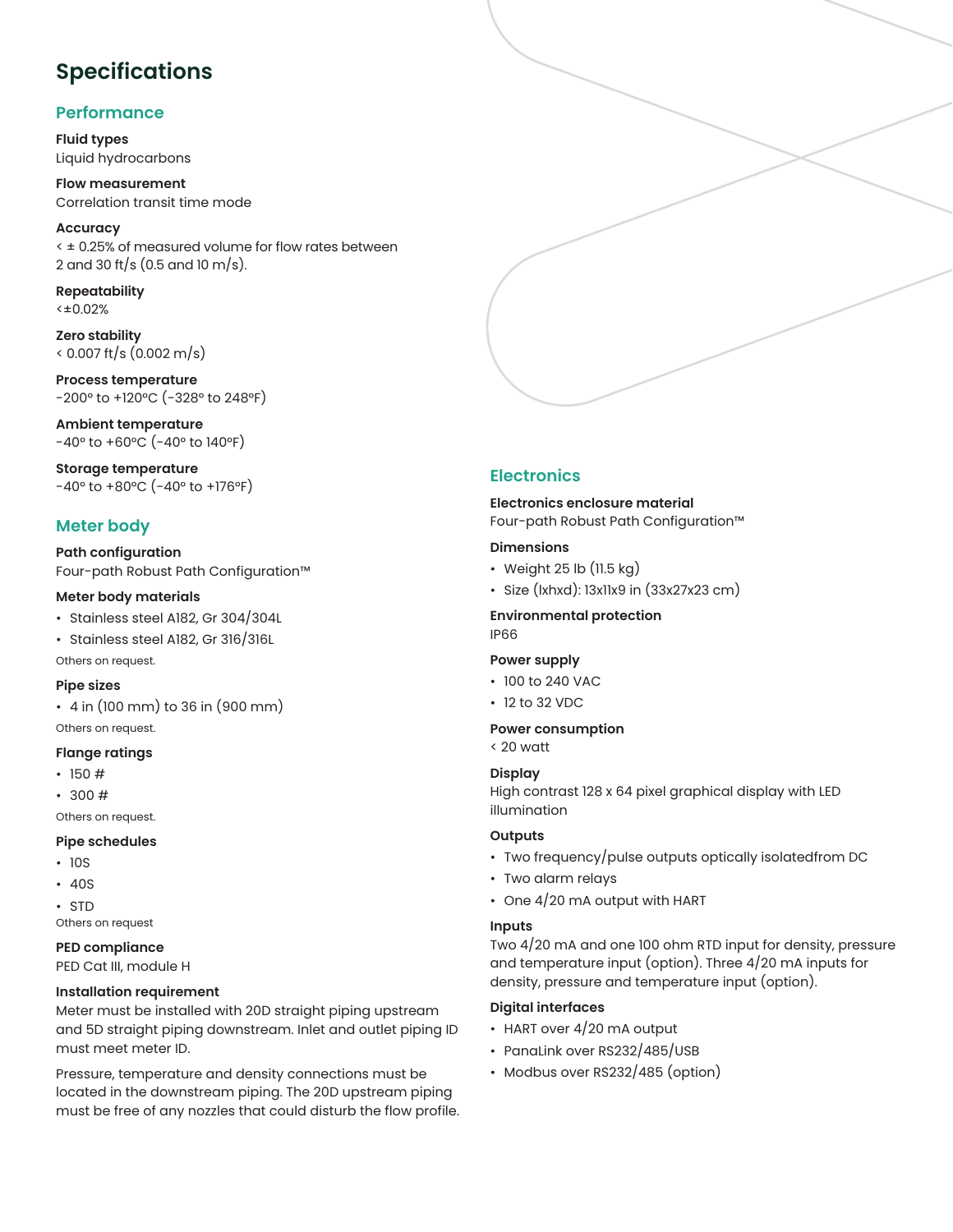#### **Hazardous area certifications**

- USA/Canada: Class 1, Div 1, groups B, C, & D
- Europe: ATEX II 2 G, Ex de IIC (Ex d IIC as option)
- IEC Ex: Ex de IIC (Ex d IIC as option)

#### **CE compliance**

- 2004/108/EC EMC Directive
- 2006/95/EC LVD

#### **Flow computer functionality**

Integrated flow computer with full P and T volume corrections according to API 11.1

#### **Flow ranges**

|                  |     | $0.5 \text{ m/s}$ | $10 \text{ m/s}$ | $0.5 \text{ m/s}$ | $10 \text{ m/s}$ | $0.5$ m/s   | $10 \text{ m/s}$ |
|------------------|-----|-------------------|------------------|-------------------|------------------|-------------|------------------|
| Nominal diameter |     | $1.69$ ft/s       | 33 ft/s          | $1.69$ ft/s       | 33 ft/s          | $1.69$ ft/s | 33 $ft/s$        |
| in.              | mm  | $(m^3/h)$         | $(m^3/h)$        | (GPM)             | (GPM)            | (BBL/h)     | (BBL/h)          |
| $\overline{4}$   | 100 | 15                | 280              | 66                | 1230             | 94          | 1760             |
| 6                | 150 | 33                | 630              | 145               | 2770             | 207         | 3960             |
| 8                | 200 | 58                | 1130             | 255               | 4980             | 364         | 7120             |
| 10               | 250 | 91                | 1800             | 400               | 7900             | 873         | 11300            |
| 12               | 300 | 131               | 2500             | 580               | 11000            | 825         | 15700            |
| 14               | 350 | 179               | 3500             | 790               | 15400            | 1130        | 22000            |
| 16               | 400 | 233               | 4500             | 1030              | 19800            | 1470        | 28300            |
| 18               | 450 | 296               | 5700             | 1300              | 25100            | 1860        | 35900            |
| 16               | 500 | 365               | 7000             | 1600              | 30800            | 2300        | 44000            |
| 24               | 600 | 525               | 10000            | 2310              | 44000            | 3300        | 63000            |

Typical flow rates for 0.5 m (19.6 in) per second and 10 m (393 in) per second are listed above. The Sentinel LNG is a full bore meter and the flow range is a function of the pipe and not the meter itself.

### **Sentinel electronics SEN898 ordering information**

| <b>SEN898</b> |                         | SEN 898 electronics for custody transfer measurement |                                  |                          |                             |                                                                                 |  |  |
|---------------|-------------------------|------------------------------------------------------|----------------------------------|--------------------------|-----------------------------|---------------------------------------------------------------------------------|--|--|
|               | <b>Feature 1: Power</b> |                                                      |                                  |                          |                             |                                                                                 |  |  |
|               |                         | 100 to 240 VAC operating voltage                     |                                  |                          |                             |                                                                                 |  |  |
|               |                         | 12 to 32 VDC operating voltage                       |                                  |                          |                             |                                                                                 |  |  |
|               |                         | <b>Feature 2: Inputs</b>                             |                                  |                          |                             |                                                                                 |  |  |
|               |                         |                                                      |                                  |                          |                             | None (not possible for LNG due to active temperature compensation)              |  |  |
|               |                         | One 100 ohm RTD input, Two 4-20mA inputs             |                                  |                          |                             |                                                                                 |  |  |
|               |                         |                                                      | Three 4-20mA inputs              |                          |                             |                                                                                 |  |  |
|               |                         |                                                      | <b>Feature 3: Communications</b> |                          |                             |                                                                                 |  |  |
|               |                         |                                                      | None                             |                          |                             |                                                                                 |  |  |
|               |                         |                                                      |                                  |                          | Modbus RTU over RS232/RS485 |                                                                                 |  |  |
|               |                         |                                                      |                                  | Feature 4: Flow computer |                             |                                                                                 |  |  |
|               |                         |                                                      | 0                                |                          |                             | None (not possible for LNG due to active temperature compensation)              |  |  |
|               |                         |                                                      | API                              |                          |                             | API correction of volume per API Chapter 11.1 (for LCT only, 3 inputs required) |  |  |
|               |                         |                                                      | <b>LNG</b>                       |                          |                             | Active compensation for tube contraction (for LNG only, 3 inputs required)      |  |  |
|               |                         |                                                      |                                  |                          | Feature 5: Explosion proof  |                                                                                 |  |  |
|               |                         |                                                      |                                  |                          |                             | USA/CAN explosion proof, Class 1, Div 1, groups B, C, D                         |  |  |
|               |                         |                                                      |                                  |                          |                             | European flameproof, II 2G Ex d IIC                                             |  |  |
|               |                         |                                                      |                                  |                          |                             | European flameproof increased safety, II 2G Ex de IIC                           |  |  |
|               |                         |                                                      |                                  |                          |                             | <b>Feature 6: Electronics mounting</b>                                          |  |  |
|               |                         |                                                      |                                  |                          |                             | Local Mounting, if ordering with SEN-LCT or SEN-LNG                             |  |  |
|               |                         |                                                      |                                  |                          | R                           | Remote Mounting, if ordering with SEN-LCT or SEN-LNG                            |  |  |
|               |                         |                                                      |                                  |                          |                             | Stand with remote mounting, cable length selectable (Max. 300 ft or 91 m)       |  |  |
|               |                         |                                                      |                                  |                          |                             | None                                                                            |  |  |
|               |                         |                                                      |                                  |                          |                             | Special                                                                         |  |  |
|               |                         |                                                      |                                  |                          |                             |                                                                                 |  |  |
|               |                         |                                                      |                                  |                          |                             |                                                                                 |  |  |
|               |                         |                                                      |                                  |                          |                             |                                                                                 |  |  |
| <b>SEN898</b> |                         |                                                      |                                  |                          |                             |                                                                                 |  |  |
|               |                         |                                                      |                                  |                          |                             |                                                                                 |  |  |